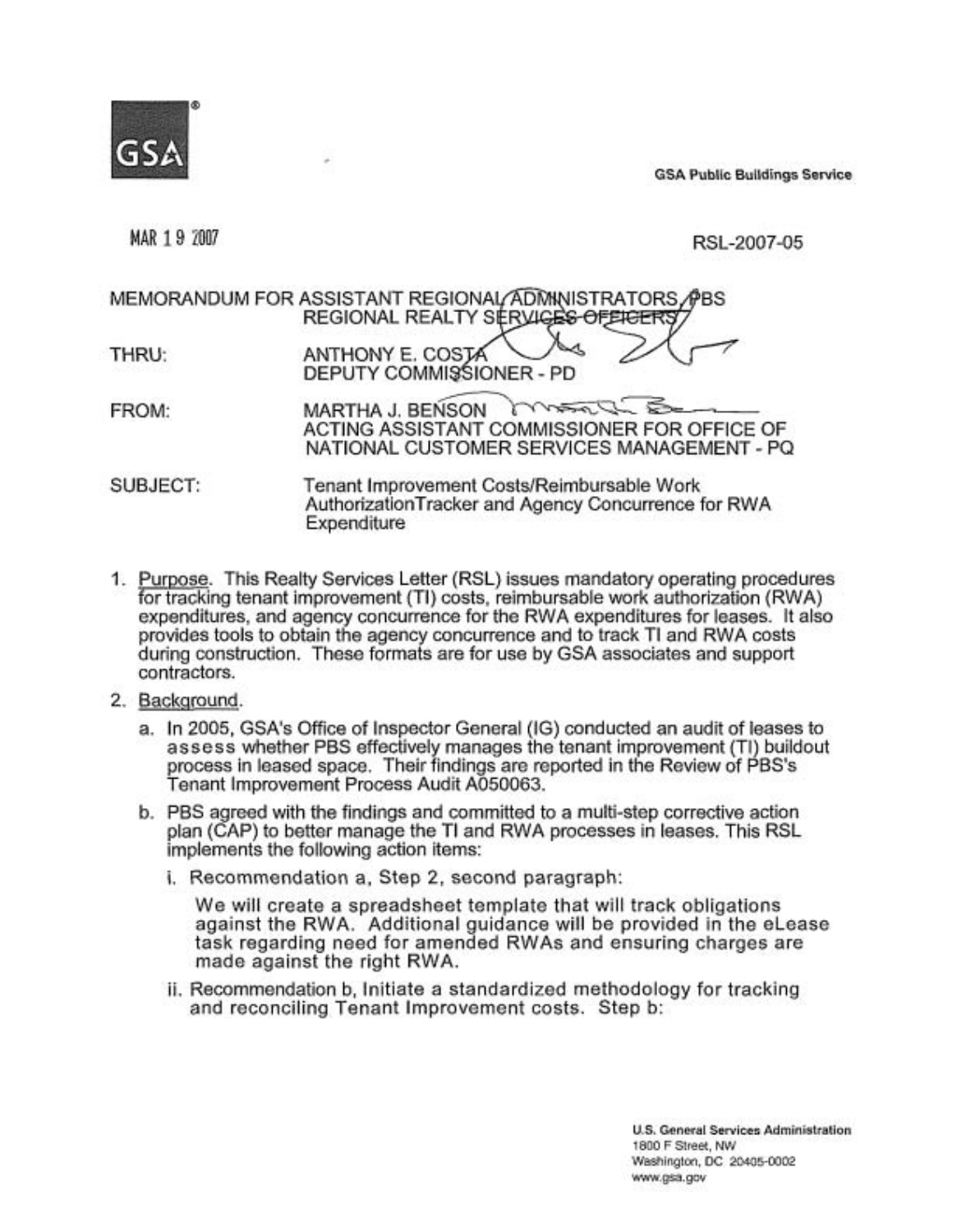We will develop a worksheet/process that will track TI costs and RWA costs together. We will develop guidance that will address how/when to use this tool.

- c. Many of the items in the audit are interrelated; however, certain templates represent discrete steps in the TI process. So that users can more easily identify which RSL addresses a particular subject and contains a particular template, the RSLs are being issued concurrently, and they address the following topics:
	- RSL 2007-03 Tenant Improvements Schedule and Submittals Revisions in the Solicitation for Offers RSL 2007-04 Tenant Improvements Price Negotiation Memorandum, Notice to Proceed, and Supplemental Lease Agreement to Order Excess Tls RSL 2007-05 Tenant Improvements Costs/Reimbursable Work Authorization Tracker and Agency Concurrence for RWA Expenditure
	- RSL 2007-06 Tenant Improvements Project Management Support
- d. A national RWA team is working on a tracking tool that will pull information from various information and financial systems. The tools in this RSL may be replaced in the future once a new tracking system is available agency wide. In the interim, use the TI-RWA Tracker provided in this RSL.
- e. Prior to the effective date of this RSL, eLease will contain the TI-RWA Tracker as well as additional tasks.
- 3. Effective Date/Expiration Date. This RSL and instructions are effective immediately and will expire 12 months from the date of issuance unless modified, cancelled, or reissued earlier.
- 4. Cancellation. None
- 5. Applicability. This RSL and its tools are mandatory, and they apply to all real property leasing activities.
- 6. lnstructionslProcedures. The instructions in this RSL must be implemented for all SFOs using tenant improvement allowances issued on or after April 1,2007.

### **Attachments**

- 1 Mandatory Operating Procedures for RSL 2007-05
- 2 TI-RWA Tracker Sample
- 3 Agency Concurrence for RWA Expenditures Template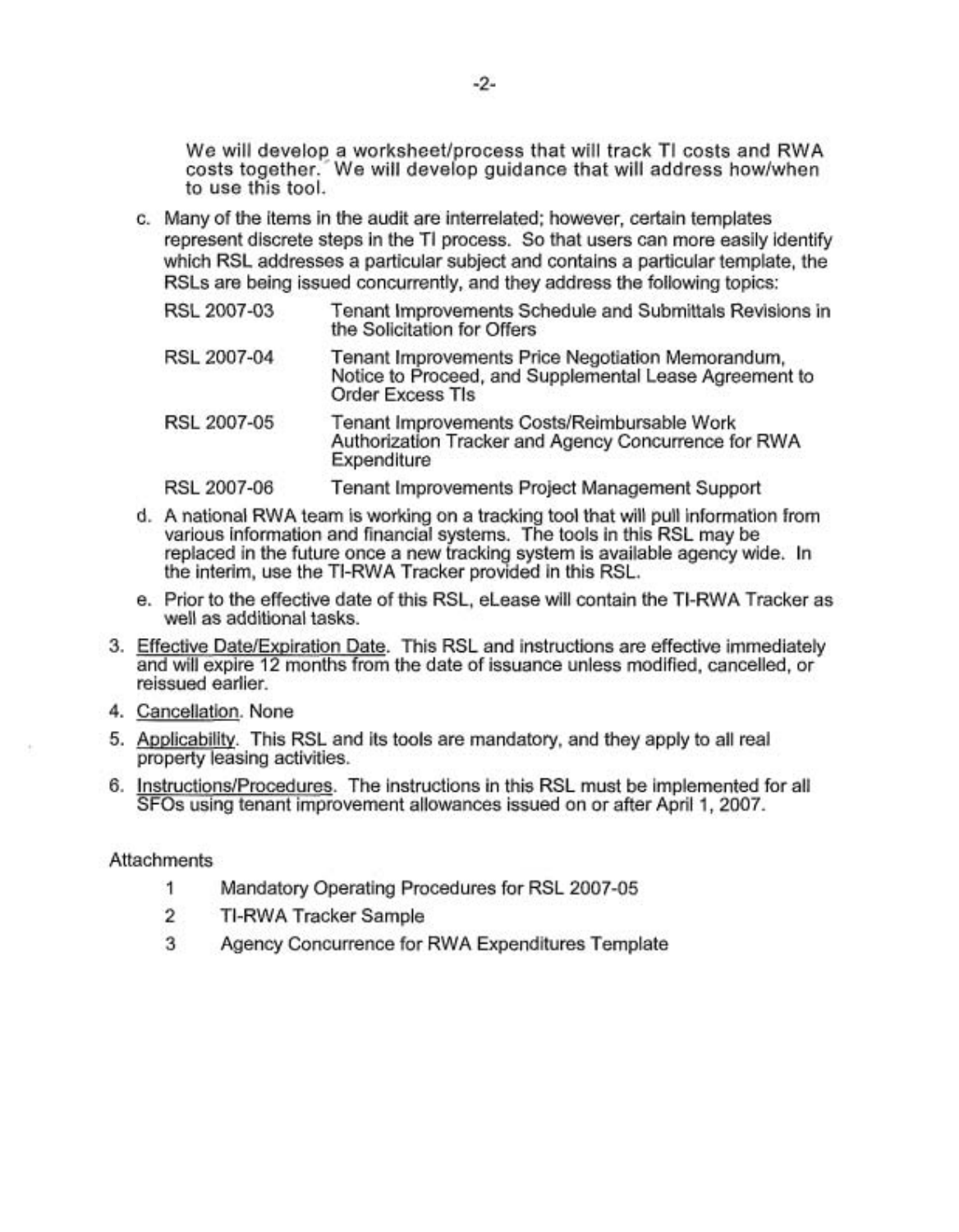Attachment 1

## **REALTY SERVICES LETTER 2007-05 MANDATORY OPERATING PROCEDURES**

1. Using the TI-RWA workbook in Attachment 2 to this RSL, enter the lessor's cost proposal on the TI Tracker sheet. Use this spreadsheet to summarize changes to the lessor's TI cost proposal, whether by application of unit prices contained in the lease or by negotiations. In instances where the Notice to Proceed (NTP) for tenant improvements is for an amount less than the TI allowance, some changes during construction may be charged against the available TI allowance. Use the TI Tracker to make adjustments in the appropriate Uniformat system element so we always know the TI amount expended.

The cells for the lessor's fees do not contain formulas since the basis for the fees may vary from one project to another. Enter the correct formula or amount as needed. The ANSI/BOMA Office Area (ABOA) square feet, the TI allowance, and the adjusted lessor's costs will carry over to the RWA Input sheet and the RWA Tracker sheet. Comments are embedded in several cells that provide the guidance contained in this attachment. For purposes of this RSL, the Attachment 2 workbook is printed with the comments visible on the sheets but it will be loaded into the eLease document library with the comments hidden.

- 2. Once we determine that the offered TI cost is fair and reasonable, follow the procedures in RSL 2007-04 to prepare the TI price negotiation memorandum (PNM), the NTP, and, if needed, the supplemental lease agreement (SLA) to order excess TIs once we receive an RWA from the agency as well as its concurrence for the expenditure.
- 3. If we receive RWAs from the agency for a project, use the RWA Input sheet to input the RWA number, the date PBS accepted the RWA, and the RWA amount and purpose. Once we obtain the RWA number from IRIS, provide the agency with a copy of the RWA that includes the RWA number, its signature and PBS's signature. The top portion of the RWA Tracker sheet is locked to ensure that the formulas that compute the project management and sliding scale overhead fees are not disturbed inadvertently.
- 4. Once we input RWA information on the RWA Input sheet, embedded formulas will compute PBS's 4 percent project management fee and the sliding scale overhead using a formula and the Sliding Scale Overhead sheet. The RWA Tracker sheet will provide the available balance of the RWA funds.

Page 1 of 2 RSL-2007-05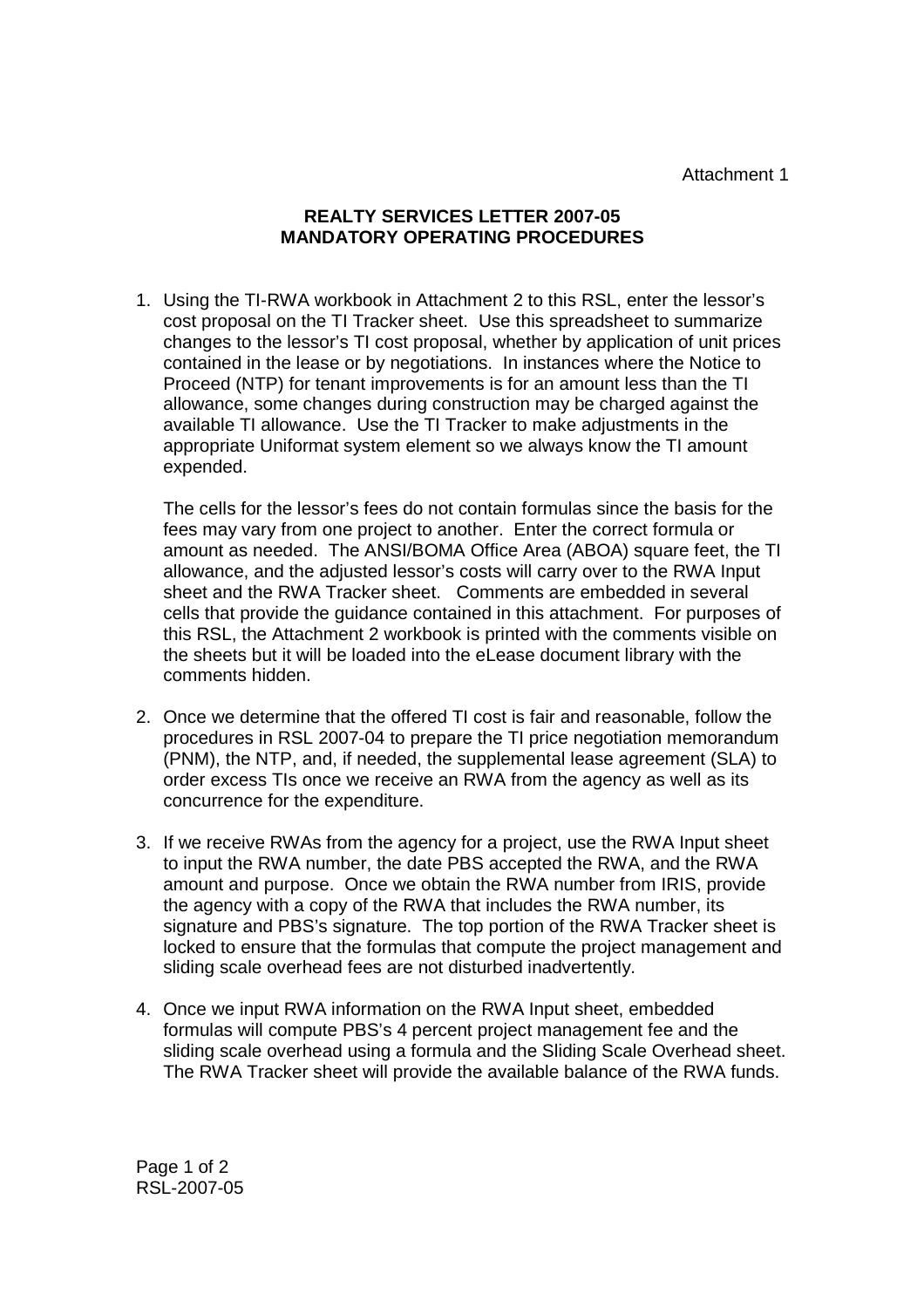- 5. The bottom section of the RWA Tracker is used to summarize all orders against the RWAs. The columns prompt the user to provide all information needed in association with the RWA.
- 6. If we order additional items after we have issued the NTP, we must always evaluate those additional costs to determine that they are fair and reasonable.
- 7. We must always obtain prior concurrence from the agency before expending any funds in the RWAs, and Attachment 3 to this RSL contains a template for obtaining the agency's concurrence.
- 8. We must always obtain a Pegasys Document Number (PDN) prior to ordering any alterations or other items using the RWA funds. We must record the obligations against the RWA at the time we incur them. Do not wait until the space is accepted to enter the ordered items and amounts into Pegasys as this understates the Government's financial obligations.
- 9. We must always ensure that we are using RWA funds intended for the project at hand. Do not charge one RWA with expenses for another project until such time as the agency has properly amended the original RWA to allow expenses for the project at hand.
- 10.In many instances, we receive RWAs for costs other than TIs in connection with the project. If this is the case, be sure that any orders for items such as systems furniture, move contractors, etc., are shown on the RWA Tracker so an accurate balance is always available to the customer agency. Coordinate these orders with the ordering associate and provide the RWA available balance to that associate.
- 11.Each time we place an order against an RWA, provide an updated copy of the RWA Tracker to the customer agency for their records. A common complaint from our customer agencies is that PBS cannot tell them how we spent their money and the amount of any available balance. The RWA Tracker was designed to coordinate that information for both PBS's financial books and the agencies' books.
- 12.Since we will be tracking all RWA expenditures, we will also have a running total of the TIs, so reconciliation and preparation of a final Occupancy Agreement (OA) will not be delayed at space acceptance. RWA administration requires consistent and timely communication between the realty specialist and the budget analyst.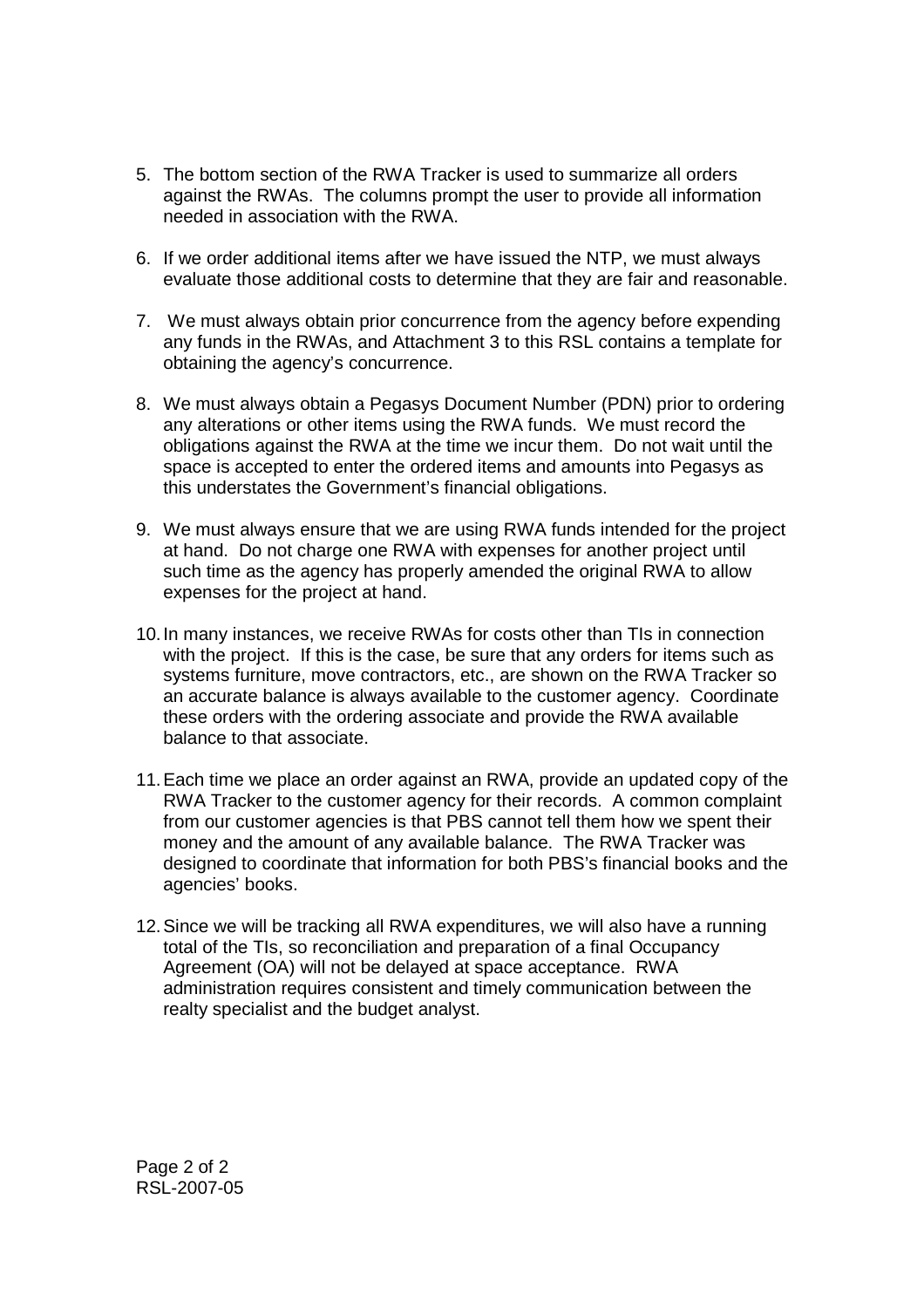| <b>ATTACHMENT 2 TO RSL 2007-05</b><br><b>TI-RWA TRACKER</b>                                                                                                                                                        |                                                                         |     |                                      |                          |                                                    |                 |                         |  |  |
|--------------------------------------------------------------------------------------------------------------------------------------------------------------------------------------------------------------------|-------------------------------------------------------------------------|-----|--------------------------------------|--------------------------|----------------------------------------------------|-----------------|-------------------------|--|--|
| LESSOR'S INITIAL PRICE PROPOSAL FOR LEASE GS-XXX-XXXXX                                                                                                                                                             |                                                                         |     |                                      |                          | $ABOA SF =$                                        |                 | 10,000                  |  |  |
| <b>AGENCY NAME</b>                                                                                                                                                                                                 |                                                                         |     |                                      |                          | TIA PER ABOA SF= \$                                |                 | 5.00                    |  |  |
| <b>OCATION: CITY, STATE</b>                                                                                                                                                                                        |                                                                         |     |                                      |                          | <b>TOTAL TIA</b> \$                                |                 | 50,000.00               |  |  |
|                                                                                                                                                                                                                    |                                                                         |     |                                      |                          |                                                    |                 |                         |  |  |
| <b>Tenant Improvement - UNIFORMAT SYSTEM ELEMENTS -</b>                                                                                                                                                            |                                                                         |     |                                      | <b>干</b>                 | <b>ADJUSTMENTS</b>                                 |                 | <b>REVISED TI COSTS</b> |  |  |
|                                                                                                                                                                                                                    |                                                                         |     |                                      |                          |                                                    |                 |                         |  |  |
| Foundations                                                                                                                                                                                                        | Populate this column with                                               |     | \$                                   |                          |                                                    | \$              |                         |  |  |
| <b>Basement Construction</b>                                                                                                                                                                                       | the lessor's TI proposal.                                               |     | \$                                   |                          |                                                    | $\overline{\$}$ |                         |  |  |
| Superstructure                                                                                                                                                                                                     |                                                                         |     | \$                                   |                          |                                                    | \$              |                         |  |  |
| <b>Exterior Walls</b>                                                                                                                                                                                              |                                                                         |     | \$                                   |                          |                                                    | \$              |                         |  |  |
| <b>Exterior Glazing and Doors</b>                                                                                                                                                                                  |                                                                         |     | \$                                   |                          |                                                    | $\mathsf{\$}$   |                         |  |  |
| Roofing                                                                                                                                                                                                            |                                                                         |     | \$                                   |                          |                                                    | \$              |                         |  |  |
| Partitions, , Doors and Specialties                                                                                                                                                                                |                                                                         |     | \$                                   | 10,000.00                | $-250$                                             | \$              | 9,750.00                |  |  |
| Access/Platforms                                                                                                                                                                                                   |                                                                         |     |                                      |                          |                                                    | \$              |                         |  |  |
| <b>Interior Finishes</b>                                                                                                                                                                                           | If you incorporated a Unit Price List into the                          |     |                                      | 250,000.00               |                                                    | \$              | 250,000.00              |  |  |
| Conveyance System lease, check subcontractors' bids to see if any                                                                                                                                                  |                                                                         |     |                                      |                          |                                                    | \$              |                         |  |  |
| Plumbing                                                                                                                                                                                                           | adjustments are needed to various elements                              |     |                                      | 1,200.00                 | $-150$ \$                                          |                 | 1,050.00                |  |  |
| <b>HVAC</b>                                                                                                                                                                                                        | such as doors, outlets, etc. Include any other                          |     |                                      | 1,000.00                 |                                                    | \$              | 1,000.00                |  |  |
| Fire Protection/Alarm <sup>inegotiated</sup> adjustment in this column. If a cost                                                                                                                                  |                                                                         |     |                                      |                          |                                                    | \$              |                         |  |  |
| Electrical Service, Didrops, enter it as a negative number.                                                                                                                                                        |                                                                         |     |                                      | 1,515.00                 | $-350$                                             | \$              | 1,165.00                |  |  |
| Lighting and Branch                                                                                                                                                                                                |                                                                         |     |                                      |                          |                                                    | \$              |                         |  |  |
| Communications, Security & Other Elec. Systems                                                                                                                                                                     |                                                                         |     | \$                                   |                          |                                                    | \$              |                         |  |  |
| <b>Equipment and Furnishings</b>                                                                                                                                                                                   |                                                                         |     | \$                                   |                          |                                                    | \$              |                         |  |  |
| <b>Special Construction</b>                                                                                                                                                                                        |                                                                         |     | \$                                   |                          |                                                    | \$              |                         |  |  |
| <b>Building Demolition and Abatement</b>                                                                                                                                                                           |                                                                         |     | \$                                   |                          |                                                    | \$              |                         |  |  |
| Sitework - Building Relates                                                                                                                                                                                        |                                                                         |     | \$                                   |                          |                                                    | $\overline{\$}$ |                         |  |  |
| Other Sitework - Project Related                                                                                                                                                                                   |                                                                         |     | \$                                   | $\overline{\phantom{a}}$ |                                                    | $\mathsf{\$}$   |                         |  |  |
|                                                                                                                                                                                                                    | <b>Subtotal</b>                                                         |     | \$                                   | 263,715.00               |                                                    | \$              | 262,965.00              |  |  |
|                                                                                                                                                                                                                    | <b>Lessor's Overhead and Profit</b>                                     | 0%  | \$                                   |                          | $0%$ \$                                            |                 |                         |  |  |
|                                                                                                                                                                                                                    | <b>General Contractor Fee</b>                                           | 0%  | $\overline{\boldsymbol{\mathsf{s}}}$ | 25,000.00                | $0%$ \$                                            |                 | 25,000.00               |  |  |
|                                                                                                                                                                                                                    | <b>General Contractor Contingency</b>                                   | 0%  | \$                                   |                          | 0%                                                 | \$              |                         |  |  |
|                                                                                                                                                                                                                    | Taxes (if not included on contractors' bids)                            | 0%  | \$                                   |                          | 0%                                                 | \$              |                         |  |  |
|                                                                                                                                                                                                                    | <b>Architect/Engineering Fee</b>                                        | 2.5 | \$                                   | 12,500.00                | $-2,500$                                           | \$              | 10,000.00               |  |  |
|                                                                                                                                                                                                                    | <b>TI TOTAL</b>                                                         |     | \$                                   | 301,215.00               |                                                    | \$              | 297,965.00              |  |  |
|                                                                                                                                                                                                                    | <b>Cost per ABOA SF</b>                                                 |     | \$                                   | 30.12                    |                                                    | \$              | 29.80                   |  |  |
| *Include all subcontractors' soft costs                                                                                                                                                                            |                                                                         |     |                                      |                          |                                                    |                 |                         |  |  |
|                                                                                                                                                                                                                    |                                                                         |     |                                      |                          |                                                    |                 |                         |  |  |
| IF THE TI ALLOWANCE HAS Natural control of ormulas preset for this and<br>the following columns since these fees<br>USE THE SPACE BELOW TO 1<br>may be based on a percentage or a flat<br>THAT RESULT IN INCREASED |                                                                         |     |                                      |                          | This will populate from<br>E6 above.               |                 |                         |  |  |
|                                                                                                                                                                                                                    | fee. Calculate based on how the lessor<br>indicates the fees are based. |     |                                      |                          |                                                    |                 |                         |  |  |
|                                                                                                                                                                                                                    |                                                                         |     |                                      |                          | <b>Ordered Via Lessor</b>                          |                 |                         |  |  |
|                                                                                                                                                                                                                    |                                                                         |     | proved by                            |                          | Change Order No. or                                |                 |                         |  |  |
| Items                                                                                                                                                                                                              |                                                                         |     |                                      | (Customer Name)          | <b>SLA</b>                                         | Cost            |                         |  |  |
|                                                                                                                                                                                                                    |                                                                         |     |                                      |                          |                                                    |                 |                         |  |  |
| Available TI                                                                                                                                                                                                       |                                                                         |     |                                      |                          |                                                    |                 |                         |  |  |
| <b>Initial TI Used</b>                                                                                                                                                                                             |                                                                         |     |                                      |                          |                                                    | \$              | 297,965,00              |  |  |
| Sound Batting for Room 231                                                                                                                                                                                         |                                                                         |     |                                      | mm/dd/y Arthur Approver  | Lessor Change Order 3                              | \$<br>1,500.00  |                         |  |  |
|                                                                                                                                                                                                                    |                                                                         |     |                                      |                          | This will populate with<br>the value in E37 above. |                 |                         |  |  |
| <b>Ending TI Balance</b>                                                                                                                                                                                           |                                                                         |     |                                      |                          |                                                    |                 | (299, 465.00)           |  |  |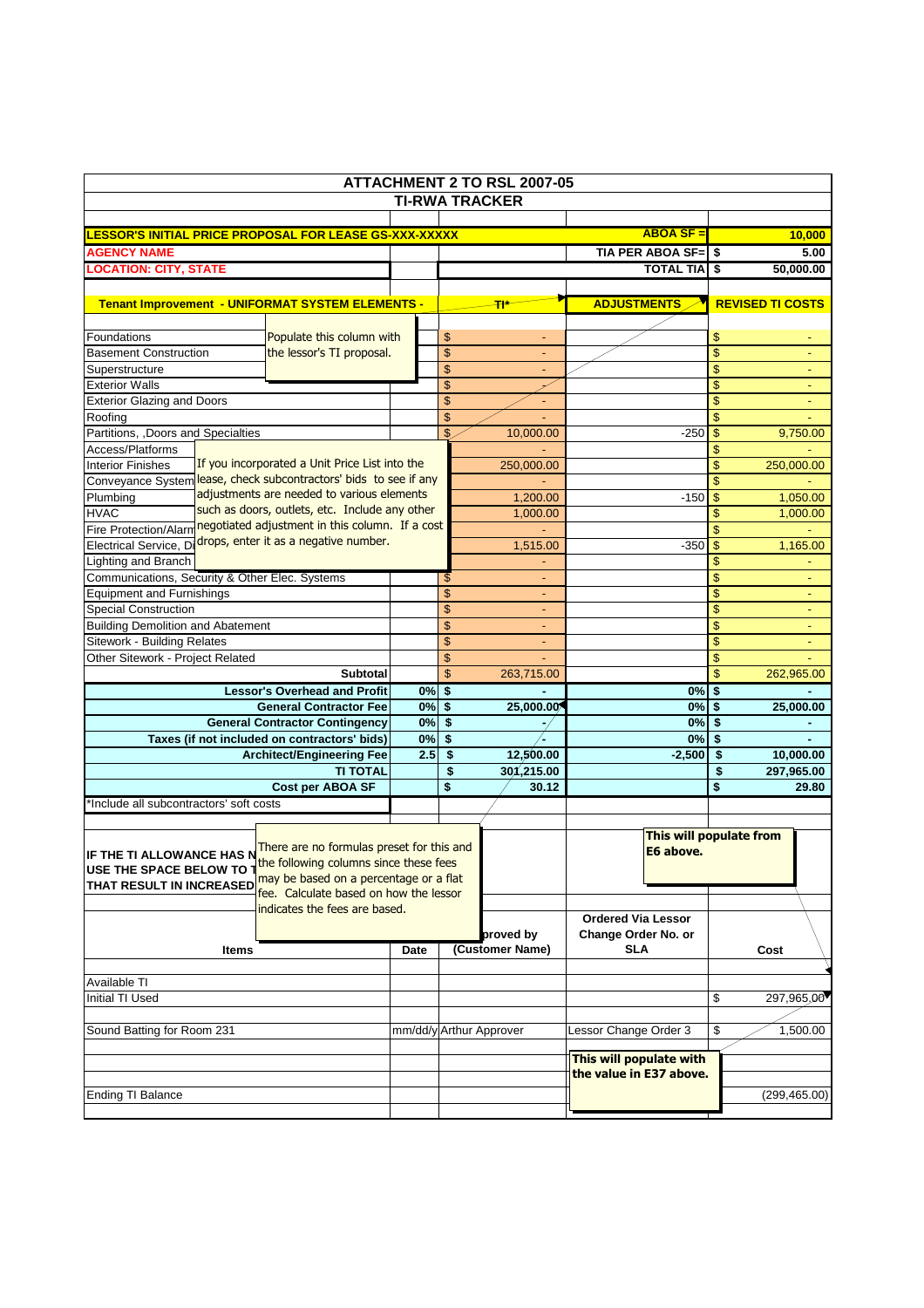| the control of the control of the control of the control of the control of |  |  |
|----------------------------------------------------------------------------|--|--|
|                                                                            |  |  |
|                                                                            |  |  |
|                                                                            |  |  |
|                                                                            |  |  |
|                                                                            |  |  |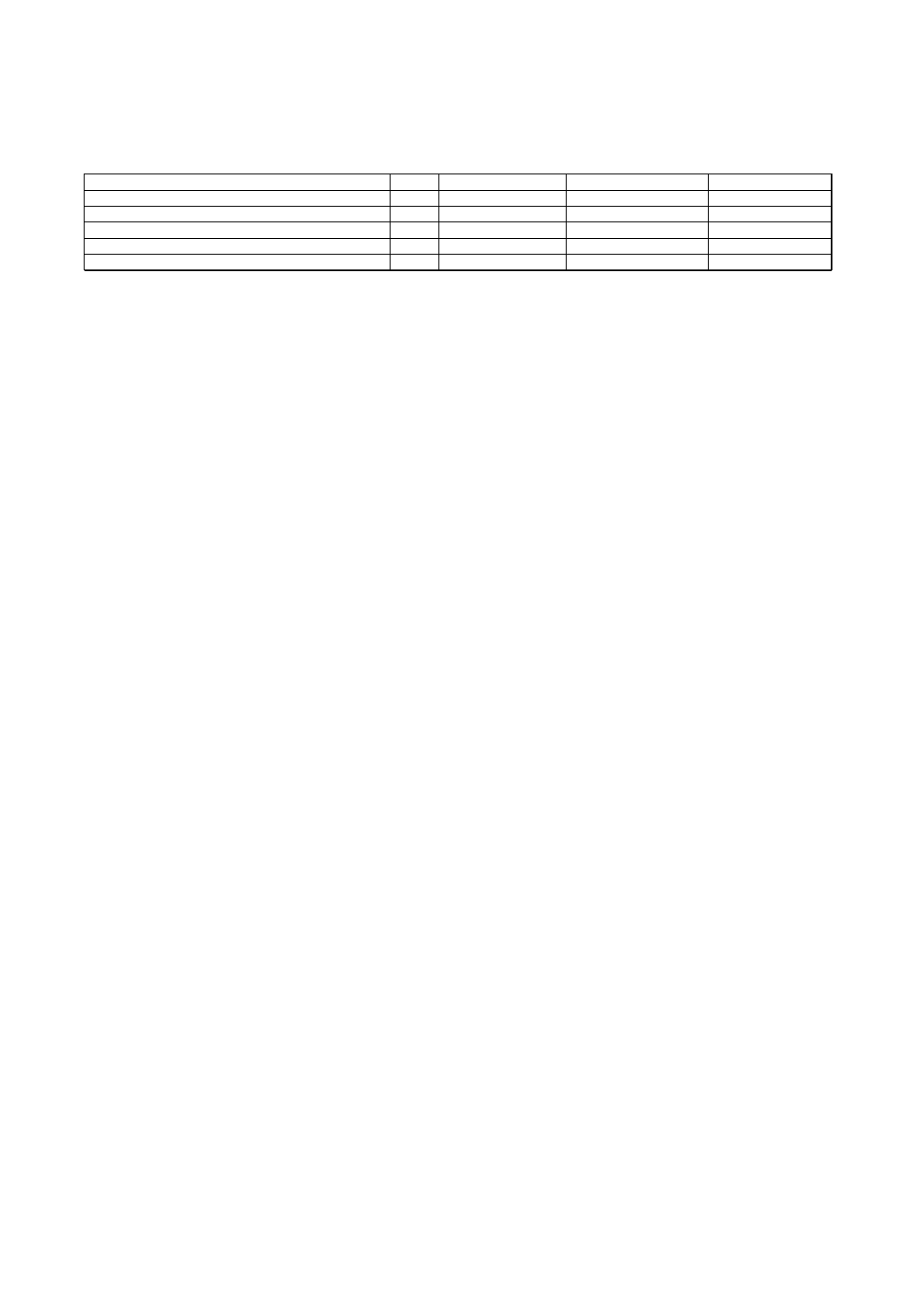|                         | <b>TI-RWA TRACKER</b>       |                                |                                                                                                                                                   |                                                                                                                                                                                 |  |  |  |  |
|-------------------------|-----------------------------|--------------------------------|---------------------------------------------------------------------------------------------------------------------------------------------------|---------------------------------------------------------------------------------------------------------------------------------------------------------------------------------|--|--|--|--|
|                         |                             | RWA NUMBER   DATE RWA ACCEPTED | <b>AMOUNT OF RWA</b>                                                                                                                              | <b>COMMENTS AN ITEMS TO BE PURCHASED</b>                                                                                                                                        |  |  |  |  |
| <b>RWA #1</b>           | N1234567                    | NUMBER.                        | ONCE AN RWA NUMBER HAS BEEN ASSIGNED,<br>SEND TO THE AGENCY A COPY OF THE RWA WITH Anycity, AnyState<br>THE AGENCY'S AND GSA'S SIGNATURES AND RWA | RWA #1 -COMMENTS Excess Tenant Improvements for new lease in                                                                                                                    |  |  |  |  |
| <b>RWA #2</b>           | N7654321                    | 2/1/2007                       | \$7,000.00                                                                                                                                        | RWA #2 - COMMENTS UPS for new lease in Anycity, AnyState                                                                                                                        |  |  |  |  |
| $RWA$ #3                | N2468101                    | 3/1/2007                       | \$323,245.00                                                                                                                                      | RWA #3 -COMMENTS Systems furniture, move costs, telecom for new<br>lease in Anycity, AnyState                                                                                   |  |  |  |  |
| <b>ABOA Square Feet</b> | TLAILOWODOO DOS COUOSO FOOT | 10,000<br>$E E \cap 0$         | The ABOA sf, TI allowance,                                                                                                                        | We must always verify that we are using RWA funds intended<br>for the project at hand. Do not charge one RWA with<br>expenses for another project. Consult with regional budget |  |  |  |  |

#### **TI-RWA TRACKER ATTACHMENT 2 TO RSL 2007-05**

| <b>ABOA Square Feet</b>      | 10,000       |                                                       |
|------------------------------|--------------|-------------------------------------------------------|
| TI Allowance per Square Foot | \$5.00       | The ABOA sf, TI allowance<br>and TI costs are         |
|                              |              | automatically populated<br>from the TI Tracker sheet. |
| Lessor's TI Costs            | \$297,965.00 |                                                       |

expenses for another project. Consult with regional budget and counsel offices prior to attempting to make RWA funds for one project available for another.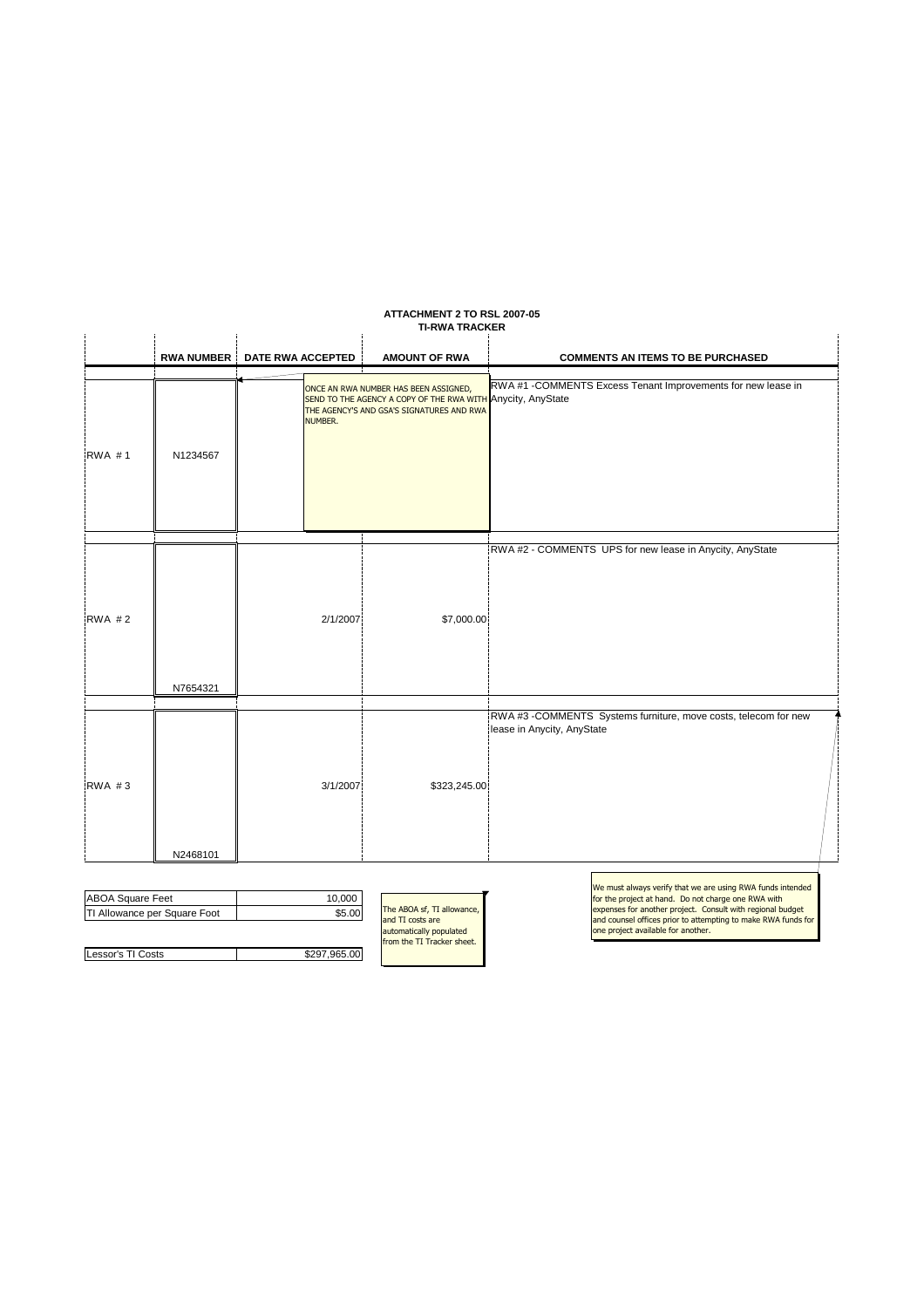

Available Balance \$364,735.86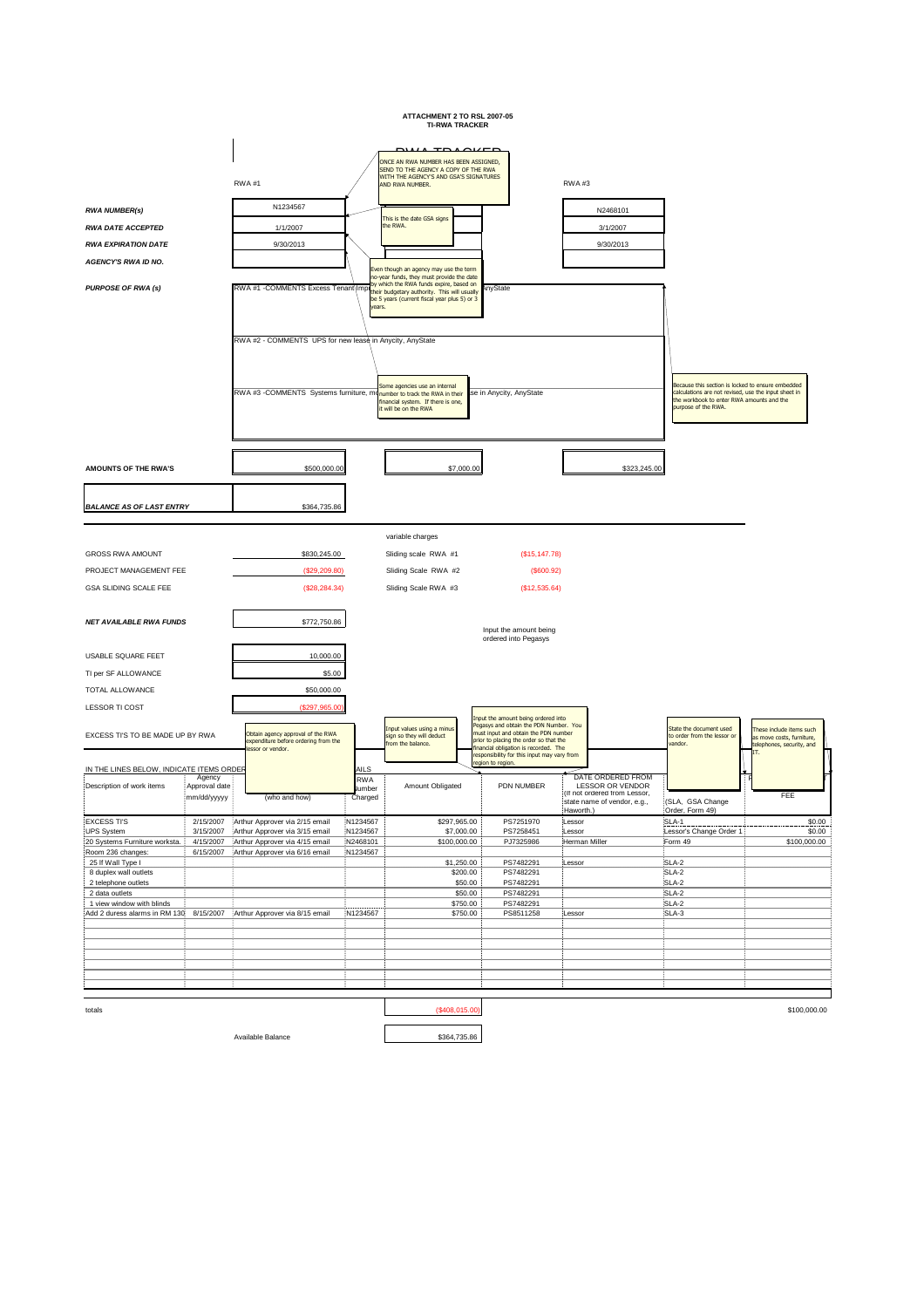| <b>RWA #1</b>                     |               |    | RWA #2                            |                            |               |     | RWA #3                            |                            |               |              |            |
|-----------------------------------|---------------|----|-----------------------------------|----------------------------|---------------|-----|-----------------------------------|----------------------------|---------------|--------------|------------|
| Tenant Improvement Total Lump Sum |               |    | Tenant Improvement Total Lump Sum |                            |               |     | Tenant Improvement Total Lump Sum |                            |               |              |            |
| <b>RWA Total</b>                  |               | \$ | 500,000.00                        | <b>RWA Total</b>           |               | \$. | 7,000.00                          | <b>RWA Total</b>           |               | \$           | 323,245.00 |
| Tier Limit<br>Fee %               |               |    | Fee                               | <b>Tier Limit</b>          | Fee %         |     | Fee                               | <b>Tier Limit</b>          | Fee %         |              | Fee        |
| 2,500                             | 10.0000% \$   |    | 250.00                            | 2,500                      | 10.0000% \$   |     | 250.00                            | 2,500                      | 10.0000% \$   |              | 250.00     |
| 10,000                            | $9.0000\%$ \$ |    | 675.00                            | 10,000                     | $9.0000\%$ \$ |     | 350.92                            | 10,000                     | $9.0000\%$ \$ |              | 675.00     |
| 25,000                            | 8.0000% \$    |    | 1,200.00                          | 25,000                     | 8.0000% \$    |     |                                   | 25,000                     | 8.0000% \$    |              | 1,200.00   |
| 50,000                            | 7.0000% \$    |    | 1,750.00                          | 50,000                     | 7.0000% \$    |     | $\overline{\phantom{a}}$          | 50,000                     | 7.0000% \$    |              | 1,750.00   |
| 100,000                           | 5.0000% \$    |    | 2,500.00                          | 100,000                    | 5.0000% \$    |     | $\blacksquare$                    | 100,000                    | 5.0000% \$    |              | 2,500.00   |
| 300,000                           | 3.0000% \$    |    | 6,000.00                          | 300,000                    | $3.0000\%$ \$ |     |                                   | 300,000                    | 3.0000% \$    |              | 6,000.00   |
| 1,000,000                         | 1.5000% \$    |    | 2,772.78                          | 1,000,000                  | 1.5000% \$    |     |                                   | 1,000,000                  | 1.5000% \$    |              | 160.64     |
| 2,425,000                         | 0.5000% \$    |    |                                   | 2,425,000                  | $0.5000\%$ \$ |     |                                   | 2,425,000                  | $0.5000\%$ \$ |              |            |
| Sub Tot                           |               |    | 15,147.78                         | Sub Tot                    |               |     | 600.92                            | Sub Tot                    |               |              | 12,535.64  |
| Sub Tot                           |               | \$ | 484,852.22                        | Sub Tot                    |               | \$  | 6,399.08                          | Sub Tot                    |               | \$           | 310,709.36 |
| <b>Lump Sum Alteration</b>        |               | \$ | 466,204.05                        | <b>Lump Sum Alteration</b> |               | \$  | 6,152.96                          | <b>Lump Sum Alteration</b> |               | \$           | 298,759.00 |
|                                   |               |    | Input Fields                      |                            | $=$           |     | Input Fields                      |                            |               | Input Fields |            |
|                                   | $=$           |    |                                   |                            |               |     |                                   |                            | $=$           |              |            |
|                                   |               |    |                                   |                            |               |     |                                   |                            |               |              |            |
|                                   |               |    |                                   |                            |               |     |                                   |                            |               |              |            |
|                                   |               |    |                                   |                            |               |     |                                   |                            |               |              |            |

 $$30,844.64 \qquad \qquad $5 \qquad \qquad 18,648.16 \qquad \qquad $246.12 \qquad \qquad $5 \qquad \qquad 11,950.36$